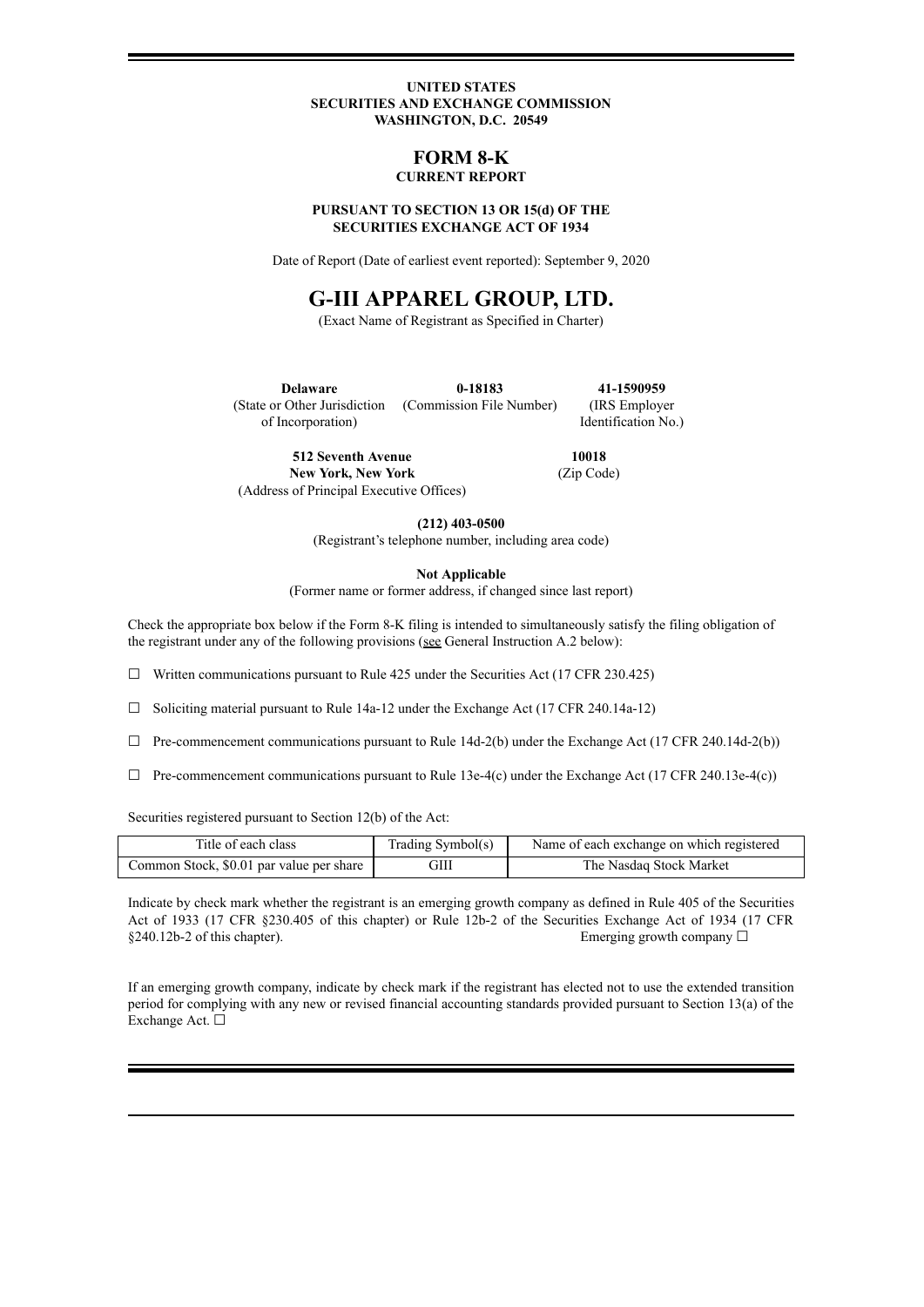#### **Item 2.02 RESULTS OF OPERATIONS AND FINANCIAL CONDITION.**

On September 9, 2020, G-III Apparel Group, Ltd. (the "Company") announced its results of operations for the second fiscal quarter ended July 31, 2020. A copy of the press release issued by the Company relating thereto is furnished herewith as Exhibit 99.1.

#### **Item 9.01 Financial Statements and Exhibits.**

(a) Financial Statements of Businesses Acquired.

None.

(b) Pro Forma Financial Information.

None.

(c) Shell Company Transactions

None.

- (d) Exhibits.
- 99.1 Press release of G-III Apparel Group, Ltd. issued on [September](#page-4-0) 9, 2020 relating to its second quarter fiscal 2021 results.
- 104 Cover Page Interactive Data File (embedded within the Inline XBRL document).

Limitation on Incorporation by Reference

In accordance with General Instruction B.2 of Form 8-K, the information reported under Item 2.02 shall not be deemed "filed" for purposes of Section 18 of the Securities Exchange Act of 1934, nor shall it be deemed incorporated by reference in any filing under the Securities Act of 1933 or the Securities Exchange Act of 1934, except as shall be expressly set forth by specific reference in such a filing.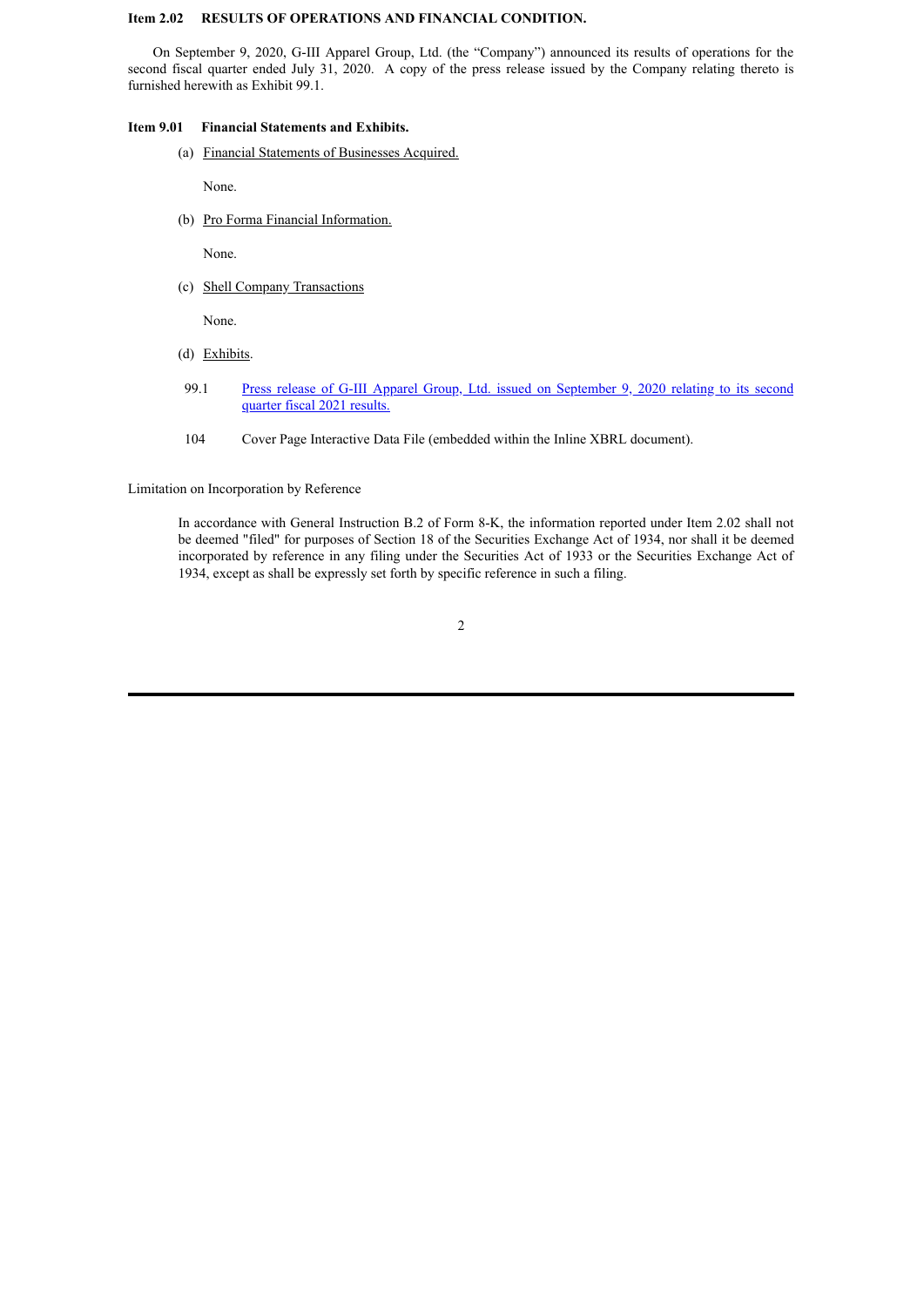# EXHIBIT INDEX

| <b>Description</b>                                                                                           |
|--------------------------------------------------------------------------------------------------------------|
| <u>Press release of G-III Apparel Group, Ltd. issued on September 9, 2020 relating to its second quarter</u> |
| fiscal 2021 results.                                                                                         |
| Cover Page Interactive Data File (embedded within the Inline XBRL document).                                 |
|                                                                                                              |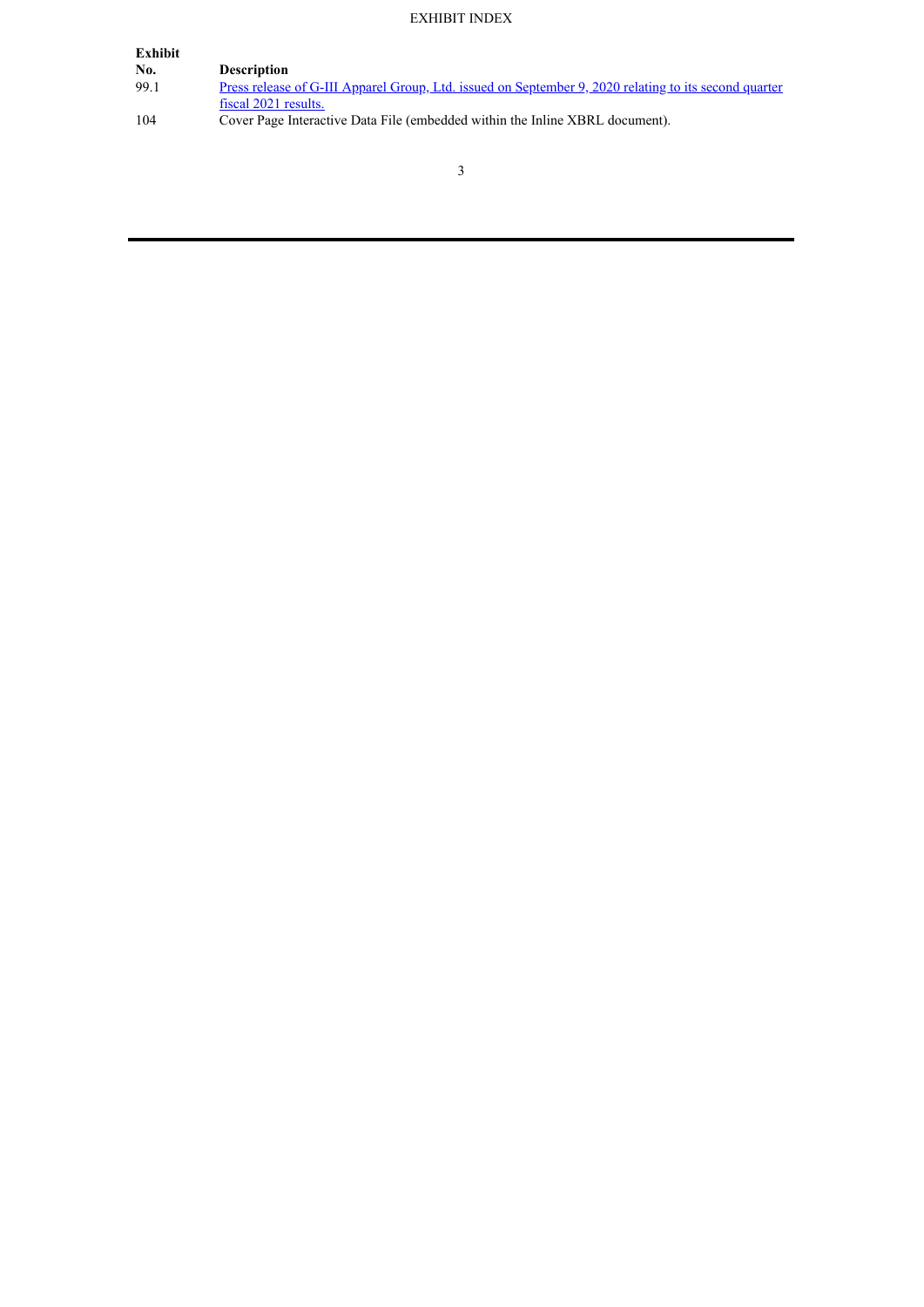### SIGNATURE

Pursuant to the requirements of the Securities Exchange Act of 1934, the registrant has duly caused this report to be signed on its behalf by the undersigned hereunto duly authorized.

### G-III APPAREL GROUP, LTD.

Date: September 9, 2020 By: /s/ Neal S. Nackman

Name:Neal S. Nackman Title: Chief Financial Officer

**-**4-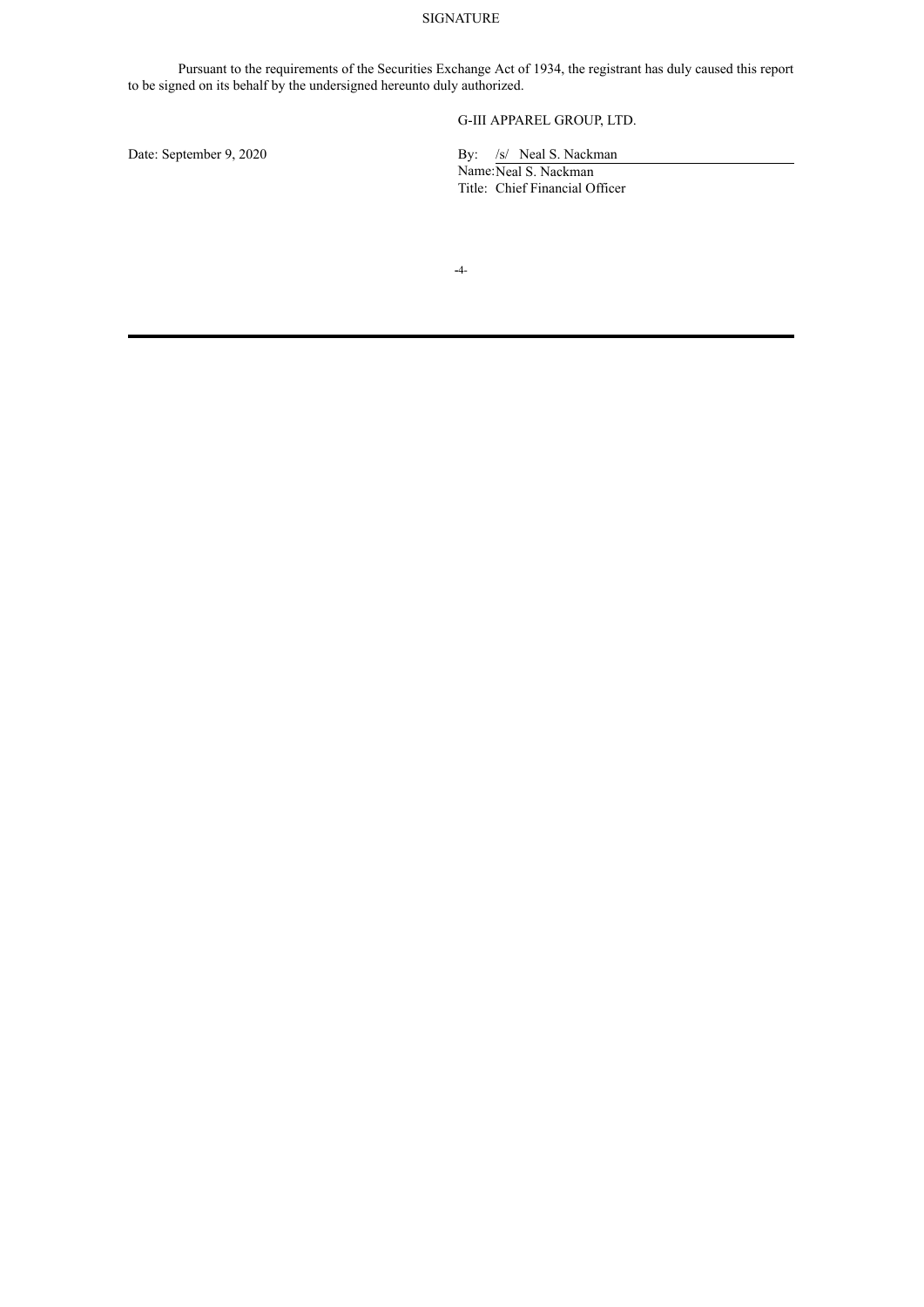## **G-III APPAREL GROUP, LTD.**

### <span id="page-4-0"></span>**G-III APPAREL GROUP, LTD. ANNOUNCES SECOND QUARTER FISCAL 2021 RESULTS**

**— Issued Senior Secured Notes Due 2025, Enhancing Financial Flexibility and Liquidity — — Commenced Store Liquidations Associated with Closing of Wilsons Leather and G.H Bass Stores —** -GAAP Loss Per Share of \$(0.31) is inclusive of \$(0.53) Per Share Losses Related to Wilsons Leather **and G.H. Bass Store Operations —**

- Expects Net Sales to Decline in the Range of 28% - 33% in the Second Half of the Fiscal Year **Compared to the Same Period Last Year —**

New York, New York – September 9, 2020 -- G-III Apparel Group, Ltd. (NasdaqGS: GIII) today announced operating results for the second quarter of fiscal 2021 ended July 31, 2020.

Morris Goldfarb, G-III's Chairman and Chief Executive Officer, said, "The pandemic has had a major impact on the fashion industry and our second quarter results. Our customers now prefer casual, comfortable and functional attire. Through our broad range of brands and product categories, G-III is able to capitalize on these changing trends. We have reset our order book for the balance of the year and shifted our product assortment to athleisure, jeans, casual sportswear and coats."

Mr. Goldfarb concluded, "We refinanced our balance sheet and extended the maturity of our revolving credit facility and term debt to 2025. In addition, the closure of Wilsons Leather and G.H. Bass stores, expected to be completed by the end of this fiscal year, will result in the elimination of significant operating losses. I am confident that as we navigate through the pandemic, our financial strength and dedicated management team will further advance our leadership position and set the stage for future market share gains."

Net sales for the second quarter ended July 31, 2020 decreased 53.8% to \$297.2 million from \$643.9 million in the same period last year. The Company reported a net loss for the second quarter of \$15.0 million, or \$(0.31) per share, compared to net income of \$11.1 million, or \$0.23 per diluted share, in the prior year's comparable period.

As previously announced, the Company is restructuring its retail operations segment, which includes permanently closing 110 Wilsons Leather and 89 G.H. Bass stores. Like most retail stores, these stores were closed in mid-March in connection with the COVID-19 pandemic and did not begin to reopen until June. Net sales for the second quarter ended July 31, 2020 for the Wilsons Leather and G.H. Bass portion of our retail operations segment were \$19.7 million compared to \$53.6 million in the same period last year.

Included in the Company's net loss for the quarter are net losses from the Wilsons Leather and G.H. Bass operations of \$25.6 million, or \$(0.53) per share, compared to \$6.3 million, or \$(0.13) per share, in the prior year's comparable period. The results for each period reflect direct store operations including impairment charges, but do not include any allocated corporate overhead charges, shared administrative expenses or shared distribution expenses. The results for the current period also include the impact of the pandemic and the commencement of the liquidation of the Wilsons Leather and G.H. Bass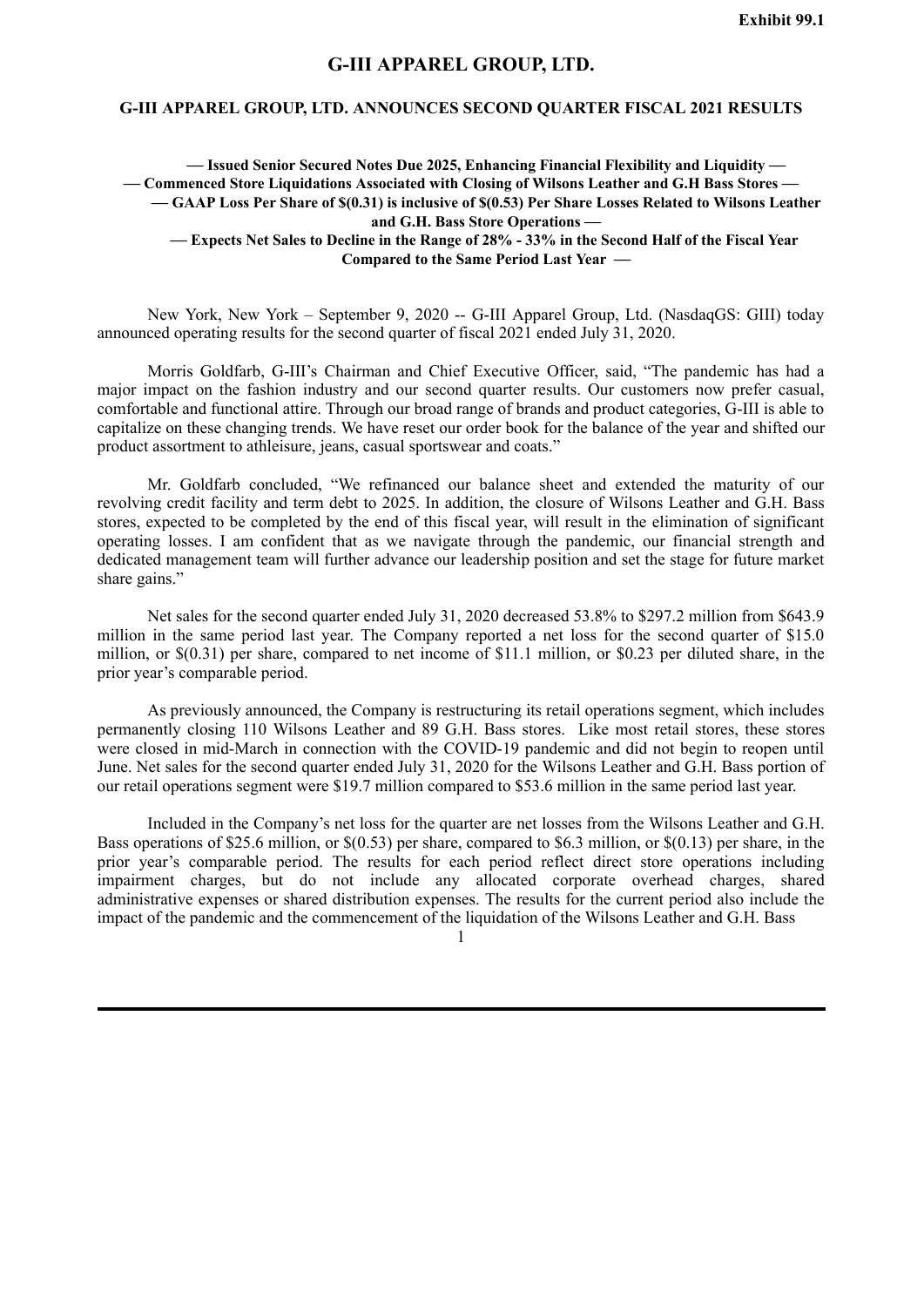stores. These operating results for Wilsons Leather and G.H. Bass are presented solely to provide the historical operating results of the portion of the Company's retail operations segment that is being restructured and are not intended to be used to develop expectations for future results of the Company or to indicate any future level of profitability of the Company.

### **Outlook**

The Company expects net sales to decline in the range of 28% - 33% in the second half of its fiscal year compared to the same period last year. As the developments associated with the COVID-19 pandemic continue to be fluid and there is significant uncertainty related to the impact of the pandemic, the Company is not currently providing any additional guidance.

### **About G-III Apparel Group, Ltd.**

G-III designs, sources and markets apparel and accessories under owned, licensed and private label brands. G-III's owned brands include DKNY, Donna Karan, Vilebrequin, G.H. Bass, Eliza J, Jessica Howard, Andrew Marc and Marc New York. G-III has fashion licenses under the Calvin Klein, Tommy Hilfiger, Karl Lagerfeld Paris, Kenneth Cole, Cole Haan, Guess?, Vince Camuto, Levi's and Dockers brands. Through its team sports business, G-III has licenses with the National Football League, National Basketball Association, Major League Baseball, National Hockey League and over 150 U.S. colleges and universities. Through its retail subsidiaries, G-III operates retail stores under the DKNY, Wilsons Leather, G.H. Bass, Vilebrequin, Karl Lagerfeld Paris and Calvin Klein Performance names. Subsequent to completion of the restructuring of its retail operations segment, G-III will, through two of its wholly-owned subsidiaries, continue to operate stores under the DKNY and Karl Lagerfeld Paris names. G-III, through wholly owned foreign subsidiaries, will also continue to operate stores under the Vilebrequin name.

*Statements concerning G-III's business outlook or future economic performance, anticipated revenues, expenses or other financial items; restructuring plans; product introductions and plans and objectives related thereto; and statements concerning assumptions made or expectations as to any future events, conditions, performance or other matters are "forward-looking statements" as that term is defined under the Federal Securities laws. Forward-looking statements are subject to risks, uncertainties and factors which include, but are not limited to, risks related to the COVID-19 outbreak, reliance on licensed product, reliance on foreign manufacturers, risks of doing business abroad, the current economic and credit environment, risks related to our indebtedness, the nature of the apparel industry, including changing customer demand and tastes, customer concentration, seasonality, risks associated with the restructuring of our retail operations segment, risks of operating a retail business, risks related to G-III's ability to reduce the losses incurred in its retail operations, customer acceptance of new products, the impact of competitive products and pricing, dependence on existing management, possible disruption from acquisitions, the impact on G-III's business of the imposition of tariffs by the United States government and business and general economic conditions, as well as other risks detailed in G-III's filings with the Securities and Exchange Commission. G-III assumes no obligation to update the information in this release.*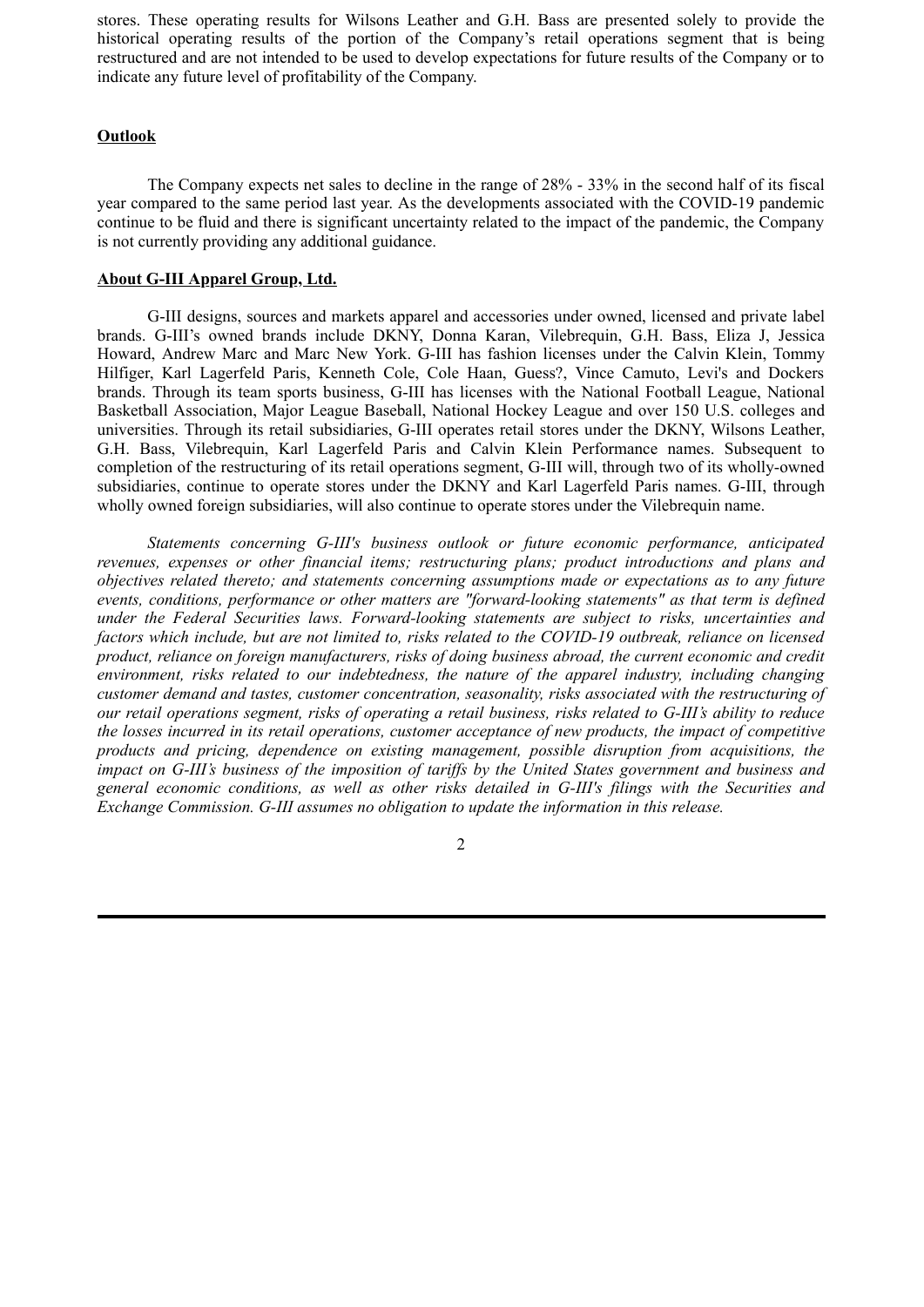## **G-III APPAREL GROUP, LTD. AND SUBSIDIARIES (Nasdaq: GIII) CONDENSED CONSOLIDATED STATEMENTS OF OPERATIONS**

(In thousands, except per share amounts**)**

|                                                              | Three Months Ended July 31, |           |              |           | Six Months Ended July 31, |           |      |           |
|--------------------------------------------------------------|-----------------------------|-----------|--------------|-----------|---------------------------|-----------|------|-----------|
|                                                              | 2020                        |           | 2019         |           | 2020                      |           | 2019 |           |
|                                                              | (Unaudited)                 |           |              |           |                           |           |      |           |
|                                                              |                             |           |              |           |                           |           |      |           |
| Net sales                                                    | \$                          | 297,212   | $\mathbb{S}$ | 643,892   | $\mathbb{S}$              | 702,343   | \$   | 1,277,444 |
| Cost of goods sold                                           |                             | 162,519   |              | 412,123   |                           | 443,249   |      | 809,611   |
| Gross profit                                                 |                             | 134,693   |              | 231,769   |                           | 259,094   |      | 467,833   |
|                                                              |                             |           |              |           |                           |           |      |           |
| Selling, general and administrative expenses                 |                             | 122,102   |              | 196,448   |                           | 276,722   |      | 398,307   |
| Depreciation and amortization                                |                             | 9,691     |              | 9,789     |                           | 19,558    |      | 19,262    |
| Asset impairments, net of loss (gain) on lease modifications |                             | 14,302    |              | (1, 393)  |                           | 17,489    |      | (2,222)   |
| Operating profit (loss)                                      |                             | (11, 402) |              | 26,925    |                           | (54, 675) |      | 52,486    |
|                                                              |                             |           |              |           |                           |           |      |           |
| Other income (loss)                                          |                             | 1,943     |              | (751)     |                           | (113)     |      | (1, 399)  |
| Interest and financing charges, net                          |                             | (9,177)   |              | (10, 785) |                           | (19, 556) |      | (21, 105) |
| Income (loss) before income taxes                            |                             | (18, 636) |              | 15,389    |                           | (74, 344) |      | 29,982    |
|                                                              |                             |           |              |           |                           |           |      |           |
| Income tax expense (benefit)                                 |                             | (3,660)   |              | 4,270     |                           | (20,073)  |      | 6,820     |
| Net income (loss)                                            | \$                          | (14, 976) | $\mathbb{S}$ | 11,119    | $\boldsymbol{\mathsf{S}}$ | (54,271)  | \$   | 23,162    |
|                                                              |                             |           |              |           |                           |           |      |           |
| Net income (loss) per common share:                          |                             |           |              |           |                           |           |      |           |
| <b>Basic</b>                                                 | \$                          | (0.31)    | \$           | 0.23      | \$                        | (1.13)    | \$   | 0.48      |
| Diluted                                                      | \$                          | (0.31)    | \$           | 0.23      | \$                        | (1.13)    | \$   | 0.47      |
|                                                              |                             |           |              |           |                           |           |      |           |
| Weighted average shares outstanding:                         |                             |           |              |           |                           |           |      |           |
| Basic                                                        |                             | 48,214    |              | 48,450    |                           | 48,121    |      | 48,619    |
| Diluted                                                      |                             | 48,214    |              | 49,116    |                           | 48,121    |      | 49,436    |

| <b>Selected Balance Sheet Data (in thousands):</b> | At July 31, |           |      |           |  |  |  |
|----------------------------------------------------|-------------|-----------|------|-----------|--|--|--|
|                                                    |             | 2020      | 2019 |           |  |  |  |
|                                                    | (Unaudited) |           |      |           |  |  |  |
| Cash and cash equivalents                          | \$          | 252,798   | \$   | 39,568    |  |  |  |
| Working capital                                    |             | 701,305   |      | 754,992   |  |  |  |
| Inventories                                        |             | 574,767   |      | 842,136   |  |  |  |
| Total assets                                       |             | 2,269,814 |      | 2,712,436 |  |  |  |
| Long-term debt                                     |             | 408,720   |      | 553,118   |  |  |  |
| Operating lease liabilities                        |             | 231,983   |      | 346,929   |  |  |  |
| Total stockholders' equity                         |             | 1,237,749 |      | 1,167,820 |  |  |  |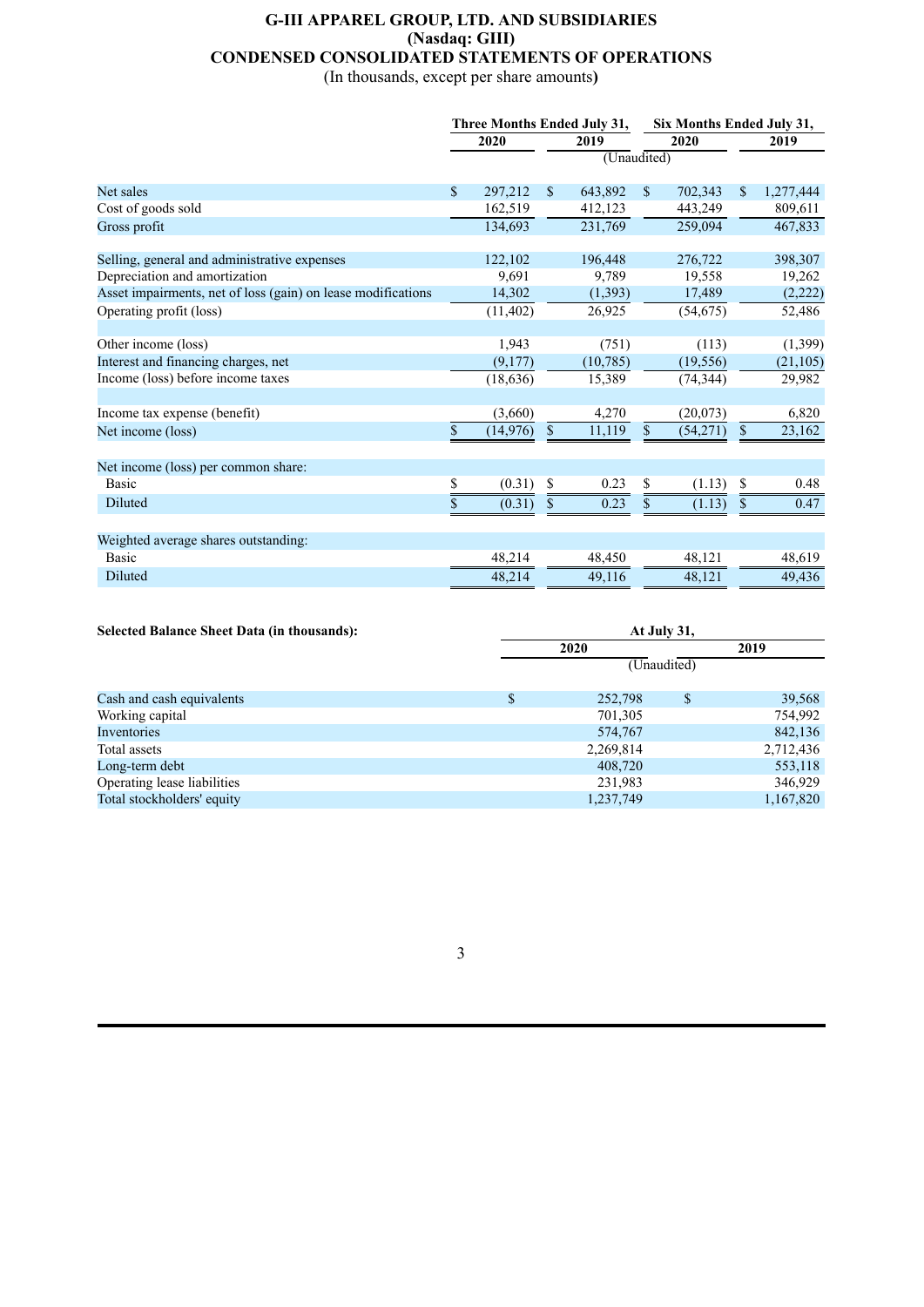### **SELECT STATEMENT OF OPERATIONS DATA OF WILSONS LEATHER AND G.H. BASS STORES**

## (In thousands, except per share amounts**)**

|                                     |      | Three Months Ended July 31, |     |             |    | Six Months Ended July 31, |                    |           |  |  |
|-------------------------------------|------|-----------------------------|-----|-------------|----|---------------------------|--------------------|-----------|--|--|
|                                     | 2020 |                             |     | 2019        |    | 2020                      |                    | 2019      |  |  |
|                                     |      |                             |     | (Unaudited) |    |                           |                    |           |  |  |
| Net sales                           | \$   | 19,667                      | \$  | 53,596      | \$ | 38,961                    | $\mathbb{S}$       | 106,184   |  |  |
| Operating loss $(1)$                |      | (35, 128)                   |     | (8,585)     |    | (56,366)                  |                    | (18, 848) |  |  |
| Loss before income tax benefit      |      | (35, 128)                   |     | (8,585)     |    | (56,366)                  |                    | (18, 848) |  |  |
| Net loss, net of income tax benefit | \$   | (25, 643)                   | -\$ | (6,267)     | S. | (41, 147)                 | $\mathbf{\hat{s}}$ | (13,759)  |  |  |
| Net loss per common share:          |      |                             |     |             |    |                           |                    |           |  |  |
| <b>Basic</b>                        | \$   | (0.53)                      | \$  | (0.13)      | \$ | (0.86)                    | S                  | (0.28)    |  |  |
| Diluted                             | \$   | (0.53)                      | \$  | (0.13)      | S  | (0.86)                    | <sup>S</sup>       | (0.28)    |  |  |

The table above reflects the four wall operations of Wilsons Leather and G.H. Bass stores, which are included in the consolidated operating results of the Company. As part of our retail restructuring, we are in the process of closing all of these stores. The operations of these stores currently consist of liquidation sales that we anticipate will be completed before the end of the current fiscal year. The results for this portion of our retail segment include impairment charges, but do not include any allocated corporate overhead charges, shared administrative expenses or shared distribution center expenses. Corporate overhead charges, shared administrative expenses and shared distribution center expenses have been excluded as these expenses will continue to be incurred by the Company notwithstanding the restructuring of its retail operations segment. The Company continues to evaluate to what extent these expenses might be able to be reduced upon the completion of the restructuring. No interest expense has been allocated in calculating these operating results. The tax rate used assumes the same overall effective rate that is reflected in the Company's consolidated financial statements. The table above also reflects the results of operations of the Company's four Calvin Klein Performance stores that are being closed as part of the retail restructuring. The operating results of the four Calvin Klein Performance stores are also included in the consolidated operating results of the Company.

(1) Includes \$17.9 million, \$(1.4) million, \$16.9 million, and \$(2.2) million of impairment charges, net of gains on lease modifications, recorded during the quarters ended July 31, 2020 and 2019, and the six month periods ended July 31, 2020 and 2019, respectively.